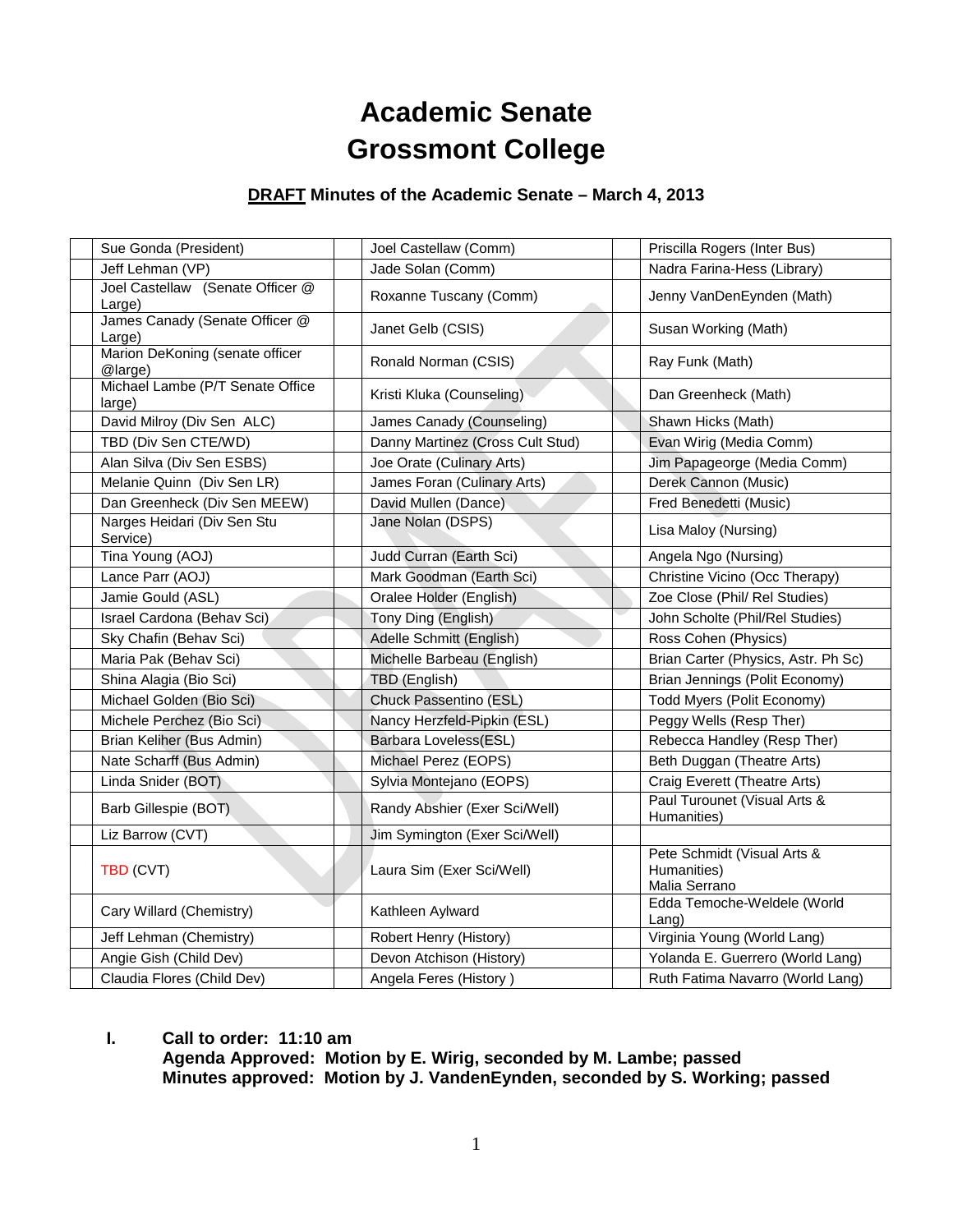#### **II. PRESIDENT"S REPORT**

#### **Sue Reported the following:**

- There is a new "Student Engagement" task force to look at CSSSE data and come up with strategies for those areas where our college was lower than our cohort - then refer recommendations for those strategies to appropriate group, e.g., Planning & Resources, Institutional Effectiveness, Basic Skills Committee, etc. They are looking at short-term and long-term solutions. Some simple things to help students now, e.g., can all Bb containers have the Student Services handout so students know where to go with issues.
- Enrollment Strategies Committee members are looking at its charge and goals to try to be more strategic, versus just managing how many classes each division can offer.
- There have been discussions in several committees about Safety training: shooter scenario, threat assessment, coordination of processes between Public Safety and various campus areas. Also addressing confusion about the phones' emergency buttons All these things are being investigated both here at GC and District wide – stay tuned.
- Summer will be on a 4/10 schedule again from June 10 Aug 2.
- Summer classes begin then, with 4, 6, & 8 week sessions all starting same day.
- **Districtwide Student Success Committee** (Reports to DCEC): This is the new name, changed from the "Enrollment Strategies and Student Success Task Force." Goal – to create a framework district wide so the colleges and district can coordinate and plan for the new Student Success laws and mandates from the state, e.g., enrollment priorities, the new "Scorecard." There are working subgroups in this committee who have been working on the following for two years:

(1) **the DARS update**. DARS, short for Degree Audit Reporting System, is a software tool for charting a student's progress toward her/his degree that can be accessed online by students and counselors.

(2) **Implementation of Cynosure online orientation**: provides an online alternative that is engaging for the student and can be re-visited at all times as a student's need for various types of information changes through the school year. The online programs combine video, animation, text, graphics, and animation to portray campus life, student services, and every day college processes to a new or existing student. Students can take the orientation at any time during their enrollment period. Embedded quiz questions validate content mastery and achievement of stated Student Learning Outcomes.

(3) **Acuplacer** – Working with English and Math to implement this assessment program (and find a way to feed placement data into Cynosure for students so orientation matches their assessment.

(4) **Student Ed Plan work group**. This work hasn't started yet, but plans are to have Electronic Ed Plans that can be tracked to help students stay on task.

- **DCEC (Districtwide Coordinating Education Council):**
	- o **Process to discuss Compressed Calendar:** Because this Council contains faculty, students and administrators district wide, it was an appropriate place to ask this question. It was decided that: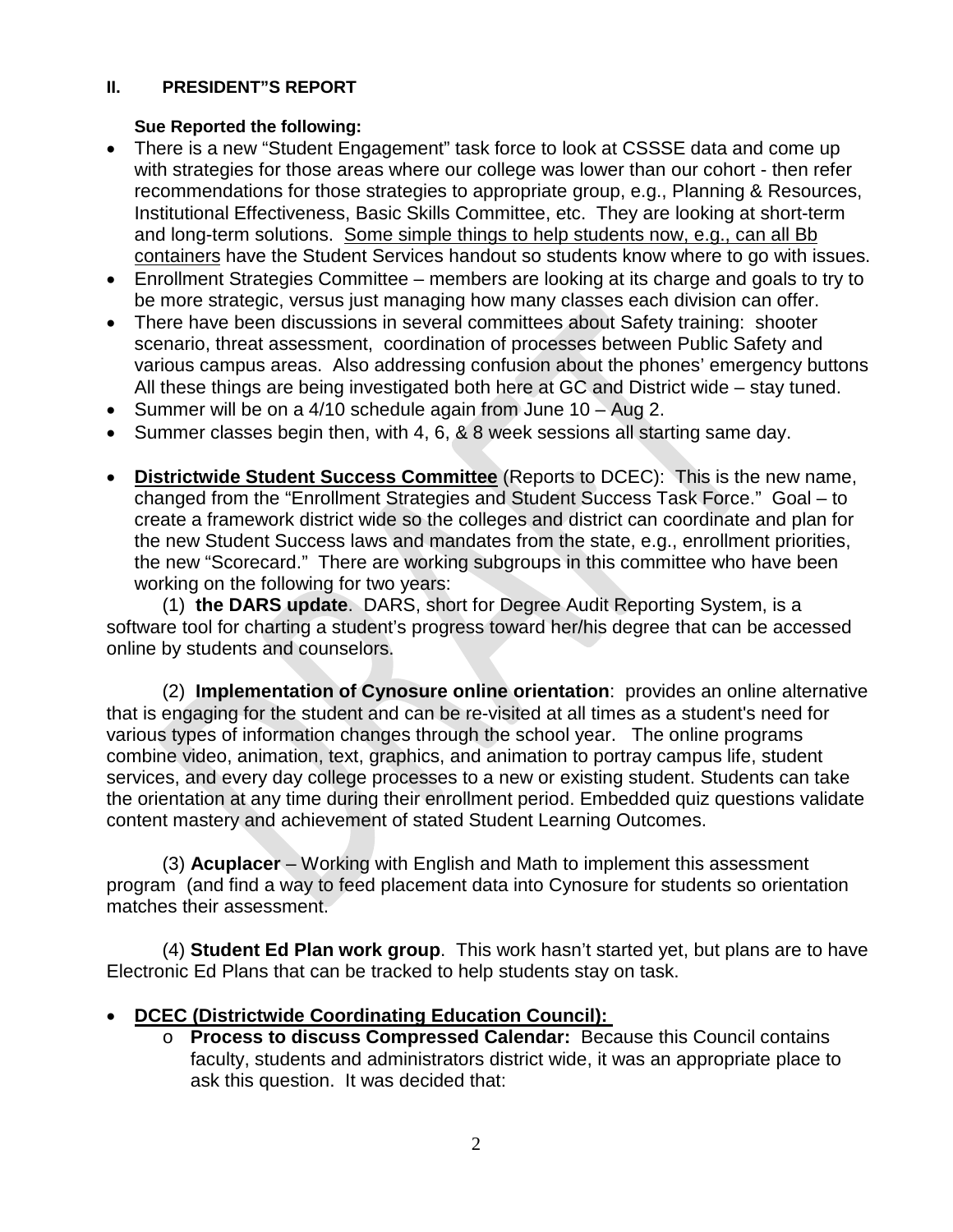- A— We need Vice Presidents of Academic Affairs/Instruction first. Current "temps" have their hands full learning and taking care of college needs and accreditation coming up. (This is the position that would have to champion the effort because of knowledge about Title 5, Ed Code regs, and coordination of Instructional Operations and all instructional areas.)
- B— Then, District and AFT needs to agree on the State rules for hours and minutes for classes and a calendar; when we had this discussion in Senate about two years ago, the outcome was that no further discussion could take place until the facts are established and faculty know what they are voting for, exactly.
- C— Then, look @ other Districts who made the change to compressed and ask: What problem were you trying to fix? What was it like to implement? We know from people who went through the conversion that it completely dominated Instructional Operations to change class times, room availability, etc., also, some disciplines will not be able to change to extended class time (labs), so old and new time formats will have to be accommodated at the same time. We will also have to look at our facilities at each campus

# **Once we are armed with these resources, we can then have an informed discussion about a change to a compressed calendar.**

**Re: Spring Break**: A—First we will survey students about whether they prefer it @ Easter as is, or place after week 8. B—Once we know the student perspective, we then move onto the faculty perspective and discuss at Senate. Then DCEC can get input from the rest of the district and be armed with the information to make the decision.

**FTES (Full Time Equivalent Students):** Yes, we went from turning students away to now going out to find students to come to our classes – almost over night. Classes were cancelled this semester due to low enrollment, and both colleges are under their CAP target from the State. A new districtwide marketing campaign with a task force from district and both colleges. We are now officially chasing FTES – getting students to come

## • **GC and Planning & Resources Council:**

o Spring 2013 Enrollment at Census:

Both Grossmont and Cuyamaca are roughly 2.5-3% under each Why? Efficiency, mostly – all SDICCCA colleges added classes—our fill rates went down. With added classes for Spring – we may may pick up from 90-150 FTES

-Still will be short almost 200 to match our CAP funding from the state

o Summer 2013:

Will port back to this academic year about 200 FTES from summer our CAP. Also, because we want to start next year strong, we want to have some FTES from summer (about 300 FTES) to apply to next, 2013-14 year (so we're not scrambling next spring under CAP again!). Chairs want to look at a full year when they schedule (The 2013-14 academic year is in this order – summer '13, fall, spring). We don't know if the state is going to give us restoration or growth. There was discussion about scheduling higher or lower number of classes in fall, so we're not pushing too much into spring every year? The problem in CA: we don't